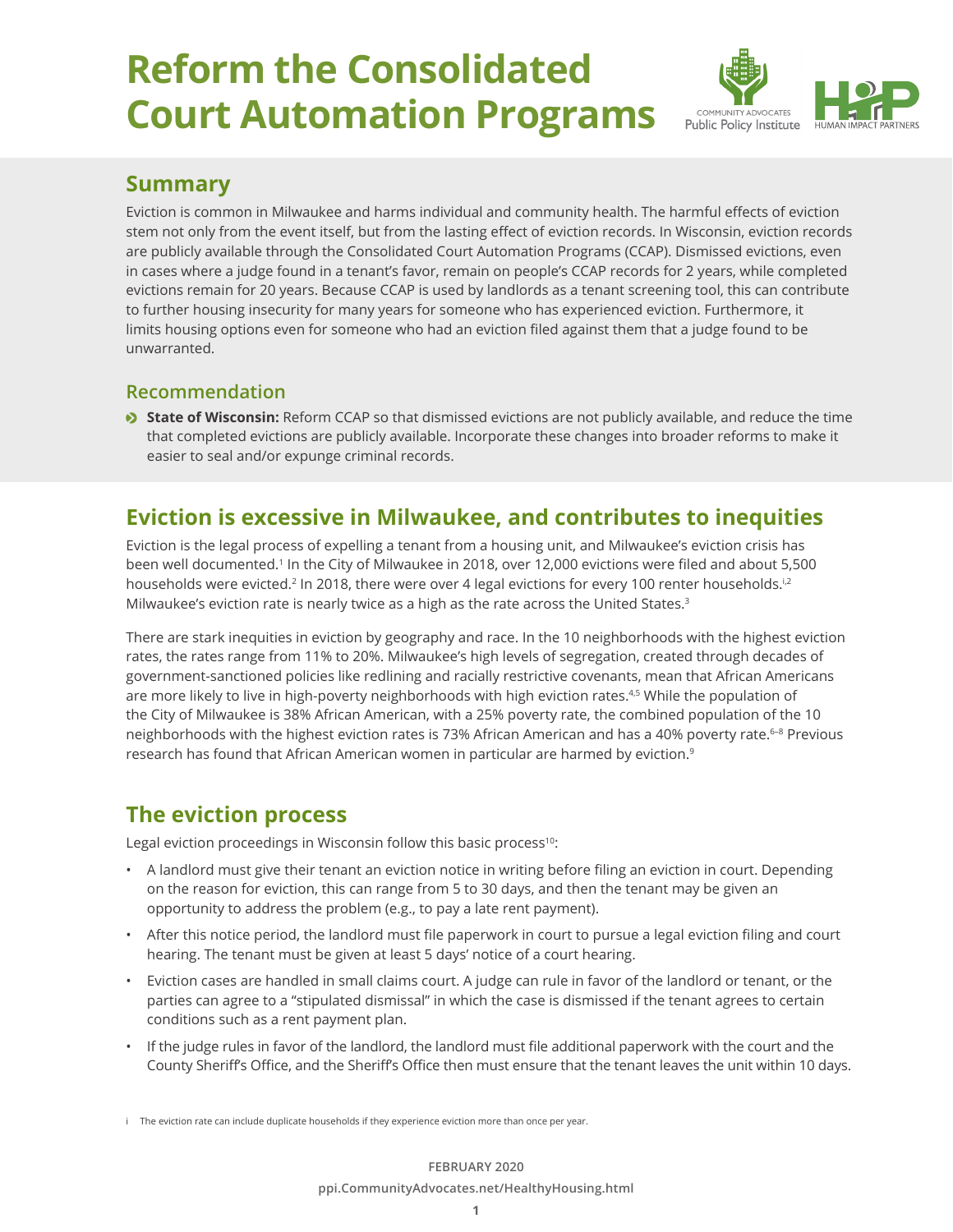## **Eviction records are publicly available on CCAP for 20 years**

In Wisconsin, once a landlord has filed an eviction in court, a record of that notice goes into the Consolidated Court Automation Programs (CCAP) database coordinated by the Wisconsin Court System. These eviction records, along with criminal records, are publicly searchable by anyone, including potential landlords. If an eviction has been filed and then dismissed with no judgment that the tenant owes money to the landlord, it stays on that person's CCAP record for 2 years. If a landlord prevails in the eviction case and the eviction is completed, it stays publicly available on CCAP for 20 years.11 2017 Wisconsin Act 317 authorized changes to CCAP so that completed evictions must remain public for "at least 10 years."12 As of yet the Court System has not taken action to reduce the amount of time that completed evictions are public.

As noted above, many more evictions were filed in 2018 than were completed (about 12,000 filed compared to about 5,500 completed evictions). While available records don't show how many of these were duplicate cases in which multiple evictions were filed against one tenant, these data indicate that thousands of evictions were filed against tenants and then ultimately dismissed. Those tenants with records of dismissed evictions are still burdened by these records for 2 years.

## **Eviction records cause further housing instability and harm health**

Eviction itself is traumatic and associated with a wide variety of harms to health. But the impacts of eviction last far longer than the event itself. Landlords can use CCAP as a screening tool, so renters with an eviction record, even if the case was dismissed or occurred many years ago, often have trouble finding good quality housing or responsive landlords. This is part of the reason that involuntary moves like eviction are associated with moving to lower-quality housing, and to neighborhoods with higher rates of poverty and violence.<sup>13</sup>

Mothers who were evicted in the previous year experienced more material hardship and parenting stress, higher rates of depression, and worse self-reported health for themselves and for their children.<sup>14</sup> Higher rates of material hardship and depression persisted for at least 2 years after eviction. Tenants in Milwaukee have expressed frustration that they can continue to be punished for an eviction that happened many years ago, and that an eviction record meant that they could only rent housing from landlords who took advantage of their insecurity:

> *We hear that . . . a lot of landlords will let you rent with evictions but those are the ones you have to watch out for because those are the ones that say 'You've got evictions, so you need to live here.'*

> > —Tenant Focus Group Participant

Housing instability makes it difficult for kids in particular to succeed. The stress that parents experience can decrease their ability to support their children, and frequent moves are associated with behavioral problems for school age children.<sup>15</sup> Frequent moves also interfere with kids' education. Housing instability means it's more likely that kids will miss school or change schools frequently, which can affect long-term educational attainment, a strong driver of adult health outcomes.<sup>16,17</sup>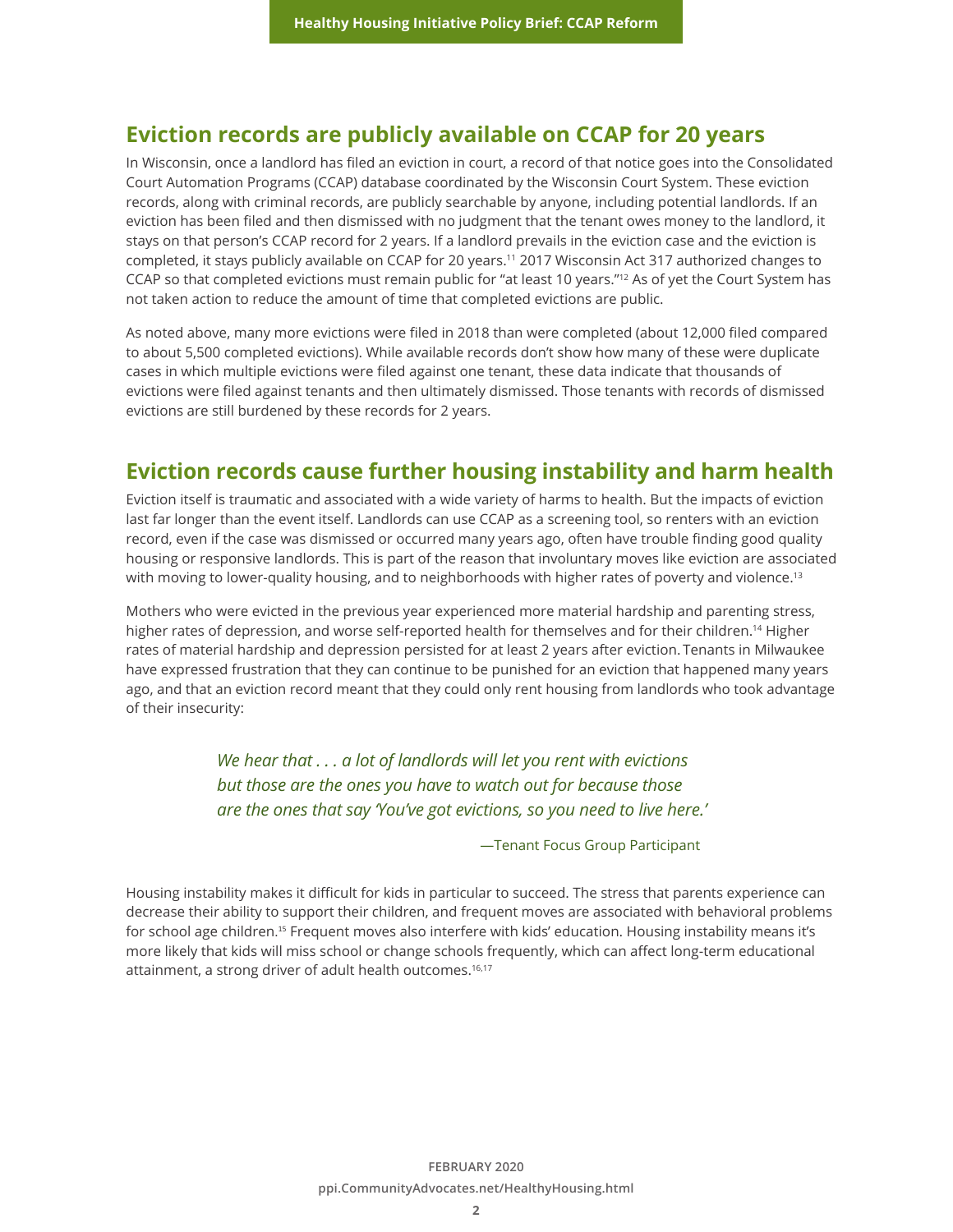## **CCAP records of criminal cases can also contribute to housing instability**

It's not only eviction records on CCAP that contribute to ongoing housing instability. Criminal case records are also publicly available and can be used by landlords as a screening tool, making it difficult for people with a history of criminal justice system involvement to access stable housing. Yet stable housing is a key predictor of success for formerly incarcerated people, and is associated with better health outcomes, greater likelihood of employment, and decreased likelihood of criminal activity.<sup>18</sup>

Acquitted or dismissed felony cases are publicly available for 2 years. If someone is convicted of a misdemeanor it remains publicly available for 20 years, while felony convictions remain publicly available for 50 to 75 years.<sup>11</sup> Changes to CCAP need to take into consideration the effects of these records on people's access to housing and employment, and expand ways for records to be sealed or removed.

### **Recommendations**

Given the ways that eviction records lead to further housing instability and harms to health, we recommend that Wisconsin limit public availability of these records. Along with changes to eviction records, Wisconsin should make broader changes to CCAP that limit the availability of criminal and other civil records.

**State of Wisconsin:** Reform the Consolidated Court Automation Programs (CCAP) so that:

- Evictions dismissed in court do not appear in public records
- The time a completed eviction remains in public records is significantly reduced
- It is easier for people to seal and/or expunge criminal and civil records
- The time that criminal and civil records remain public is reduced

## **Examples**

In **California**, eviction records are sealed at the point of filing, and the information is only available online to the people involved in the case and their lawyers, with some exceptions. The records are made publicly available if the landlord prevails within 60 days. If the landlord prevails more than 60 days after the initial filing date, the record can be made public by court order.<sup>19</sup>

**Cleveland, Ohio,** allows people with eviction records to request that the records be sealed. If the eviction was dismissed, the record is automatically sealed upon request. In cases where the landlord prevailed, the record can be sealed if a tenant has not been evicted within the last 5 years and can show that "extenuating circumstances" applied.20

In **Washington, DC,** the Council has introduced a bill that would seal eviction filings after 30 days if the landlord does not prevail, or after 3 years in cases when the landlord does prevail. The bill includes provisions for a tenant to request that the record of a completed eviction be sealed earlier than 3 years.<sup>21</sup>